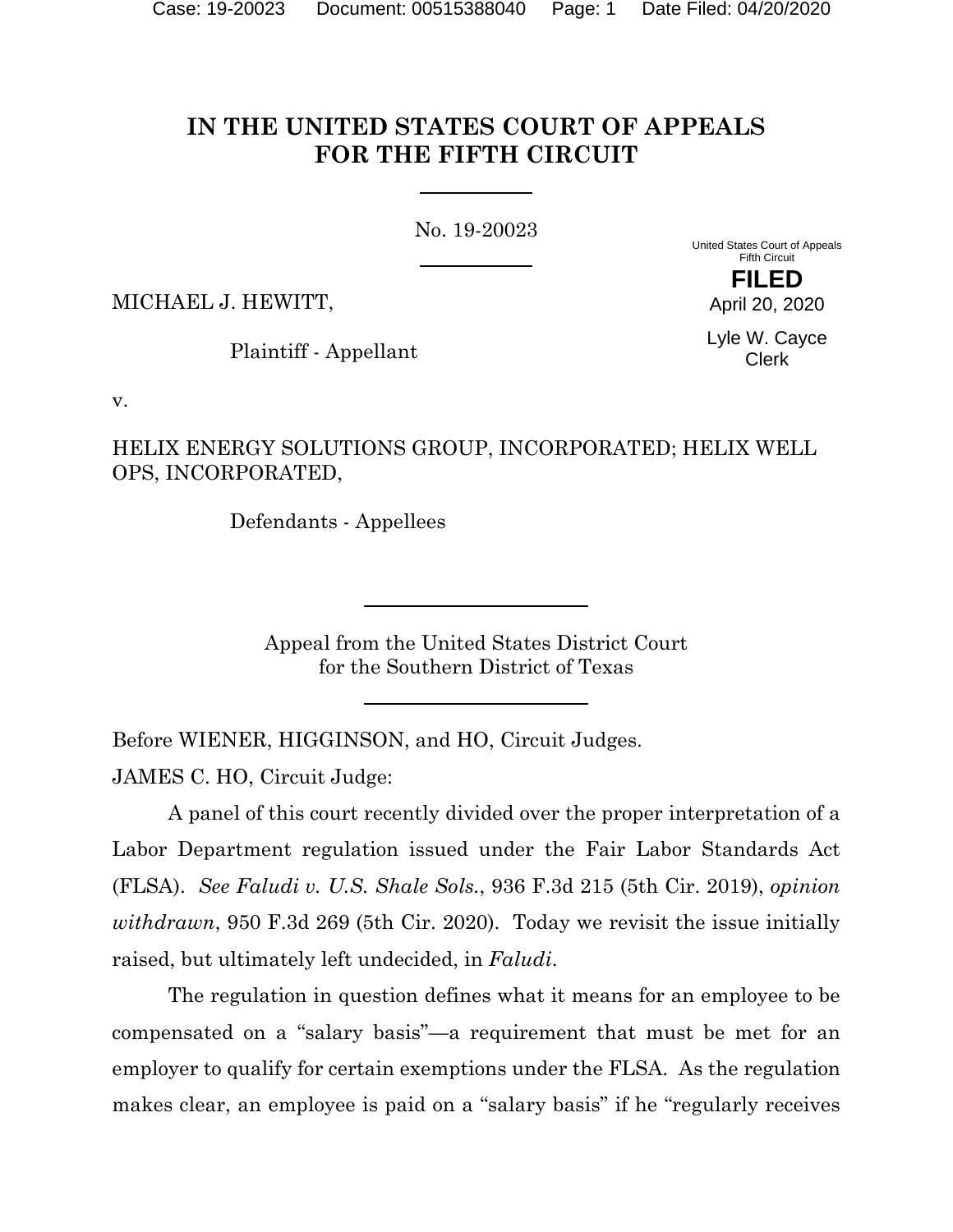each pay period on a weekly, or less frequent basis, a predetermined amount" and if that salary is paid "without regard to the number of days or hours worked." 29 C.F.R. § 541.602(a), (a)(1).

Based on those provisions, the dissent in *Faludi* concluded that an employee is *not* paid on a salary basis—and therefore *is* entitled to the protections of the FLSA—if the employee is paid a daily, rather than weekly, rate. *See* 936 F.3d at 222 (Ho, J., dissenting). The majority initially disagreed. *Id.* at 220. But after the employee in *Faludi* filed a petition for rehearing en banc, the panel majority withdrew its earlier opinion and decided the case on other grounds. *See Faludi v. U.S. Shale Sols.*, 950 F.3d 269, 271 (5th Cir. 2020).

The case we decide today presents the same interpretive question that divided our court in *Faludi*. We hold, consistent with the dissent in *Faludi*, that an employee who is paid a daily rate is not paid on a "salary basis" under 29 C.F.R. § 541.602(a). Accordingly, we reverse the district court and remand for further proceedings.

### **I.**

Michael Hewitt was an employee of Helix for over two years, working as a Tool Pusher. In that position, Hewitt managed other employees while on a "hitch"—that is, while working offshore on an oil rig. Each hitch lasted about a month. Helix paid Hewitt a set amount for each day that he worked. Hewitt received his paycheck biweekly.

Hewitt worked more than forty hours a week. So under the FLSA, he would ordinarily be entitled to overtime unless he was an exempt employee. 29 U.S.C. §§ 207(a)(1), 213(a)(1).

And that is what Helix contends, arguing that Hewitt is either an exempt executive or highly compensated employee. *See* 29 C.F.R. § 541.100 (executive employees); § 541.601 (highly compensated employees).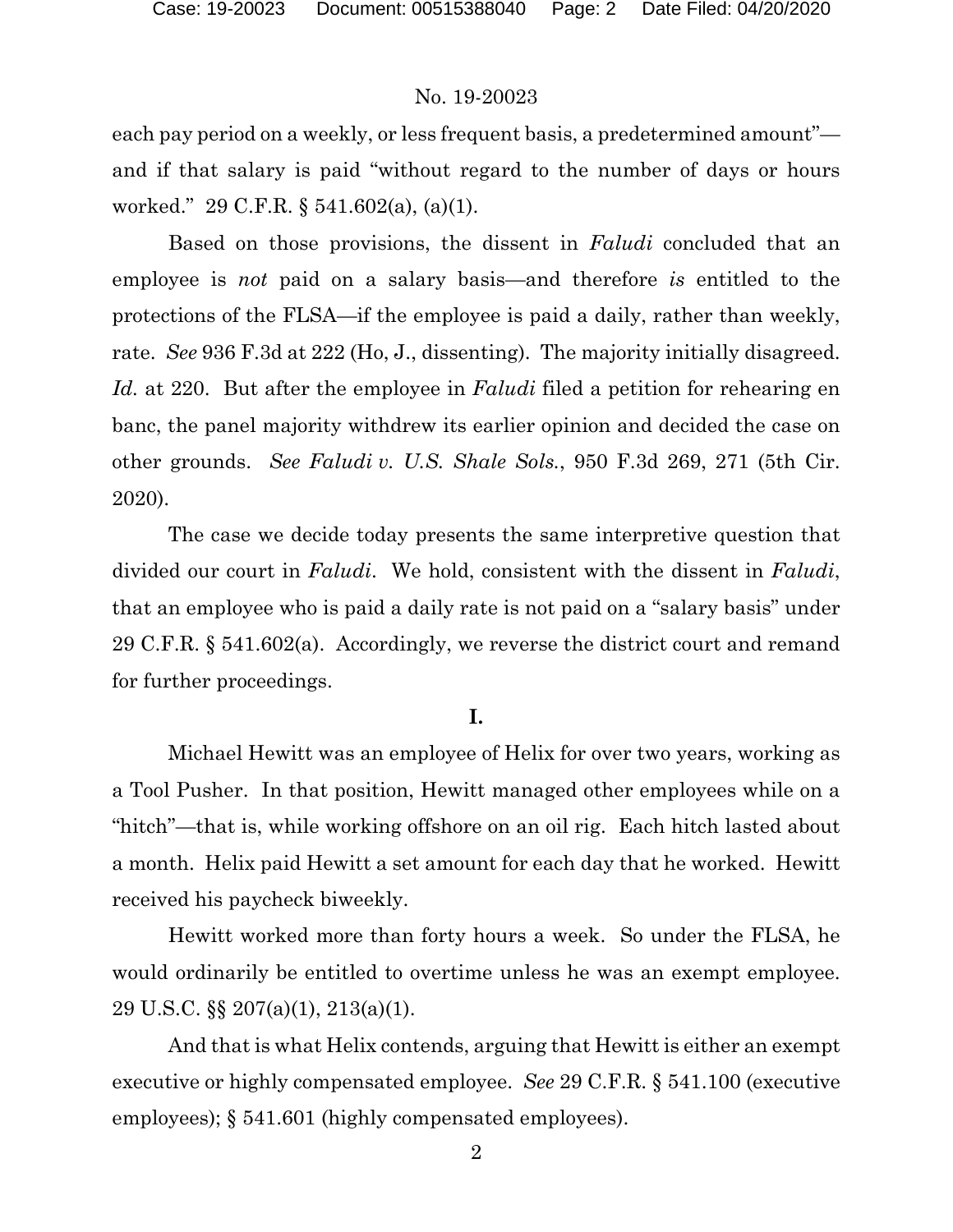Both of those exemptions require the employer to meet both a duties test and a salary test. The salary test, in turn, has two components—first, the employer must pay the employee a minimum per-week rate, and second, the employer must pay the employee on a "salary basis." *Id.*

Hewitt contends that Helix did not pay him on a "salary basis" because it calculated his pay based on a daily, rather than weekly, rate. Helix responds that Hewitt's daily rate was greater than the weekly salary requirement under Labor Department regulations. Accordingly, Helix argues, so long as Hewitt worked at least a single day during any particular week, he would receive more than the weekly salary requirement, and was therefore paid on a "salary basis" under Labor Department regulations.

The district court agreed with Helix and granted summary judgment to the company on the ground that Hewitt is exempt as either an executive or highly compensated employee. *Hewitt v. Helix Energy Sols. Grp., Inc.*, 2018 WL 6725267, at \*4 (S.D. Tex. Dec. 21, 2018). Hewitt appealed.

The primary question presented on appeal is purely a matter of legal interpretation. As such, review is de novo. *See 21st Mortg. Corp. v. Glenn (In re Glenn)*, 900 F.3d 187, 189 (5th Cir. 2018). For the reasons we explain below, we reverse.

#### **II.**

At the heart of this appeal is the proper interpretation of the following Labor Department regulation:

An employee will be considered to be paid on a 'salary basis' within the meaning of this part if the employee *regularly receives each pay period on a weekly, or less frequent basis, a predetermined amount* constituting all or part of the employee's compensation, which amount is not subject to reduction because of variations in the quality or quantity of the work performed.

29 C.F.R. § 541.602(a) (emphasis added).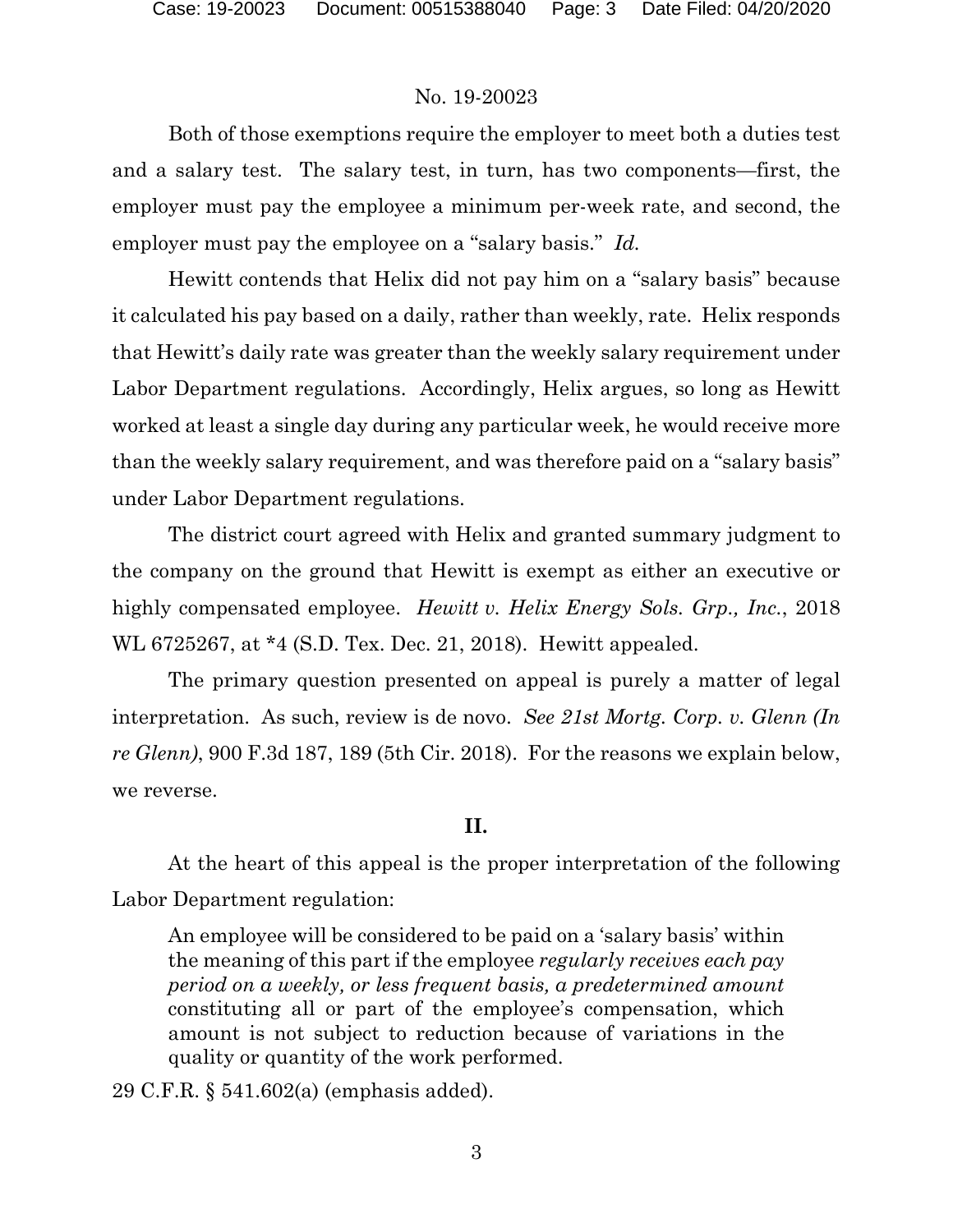Broadly speaking, then, § 541.602(a) requires that an employee receive for each pay period a "predetermined amount" calculated on a "weekly, or less frequent" pay period. To put it plainly: The salary basis test requires that an employee know the amount of his compensation for each weekly (or less frequent) pay period during which he works, *before* he works.[1](#page-3-0)

An example helps: Consider an employee with an employment contract providing an annual salary to be paid biweekly. That employee can easily determine what he will receive every two weeks before he works—just divide his annual salary by twenty-six. He is thus "paid on a 'salary basis.'" *See* U.S. Dep't of Labor, Wage & Hour Div., Opinion Letter (July 9, 2003) (reviewing a pay system guaranteeing that employees "will be paid at least 1/26th of their annual salary every other week").[2](#page-3-1)

Now consider Hewitt. He was paid biweekly. But he did not receive a constant fraction of his annual compensation—akin to the 1/26th amount mentioned above—for each biweekly pay period. Rather, he had to take the number of days he worked (past tense) and multiply by the operative daily rate to determine how much he earned. So Hewitt knew his pay only *after* he worked through the pay period.

<span id="page-3-0"></span><sup>&</sup>lt;sup>1</sup> Subsection (b) does allow employers to deduct, and thus, vary, employees' pay while still paying them on a salary basis. That subsection is not at issue in this case.

<span id="page-3-1"></span><sup>2</sup> To be sure, that is an approximation—there are 52 weeks *plus one day* in a 365-day year. So technically, the annually-salaried employee will receive slightly less than 1/26th of the annual salary per biweekly paycheck. But the point is the same—that employee can count on receiving at least that predetermined amount for each biweekly paycheck. *See also*, *e.g.*, *Escribano v. Travis County*, 947 F.3d 265, 267 (5th Cir. 2020) ("'Salary basis' . . . generally means what its label suggests: an employee is paid on a salary basis if he or she receives the same wage each pay period."); *Hughes v. Gulf Interstate Field Servs., Inc.*, 878 F.3d 183, 189 (6th Cir. 2017) (noting that an annual salary meets the salary basis test); *id.*  at 193 n.7 (comparing payment on a salary basis to an employment contract with a set compensation); *In re Wal-Mart Stores, Inc.*, 395 F.3d 1177, 1184 (10th Cir. 2005) ("[T]he natural reading of ['predetermined amount'] is that it refers to the amount previously agreed on for the period for which the salary is to be paid.").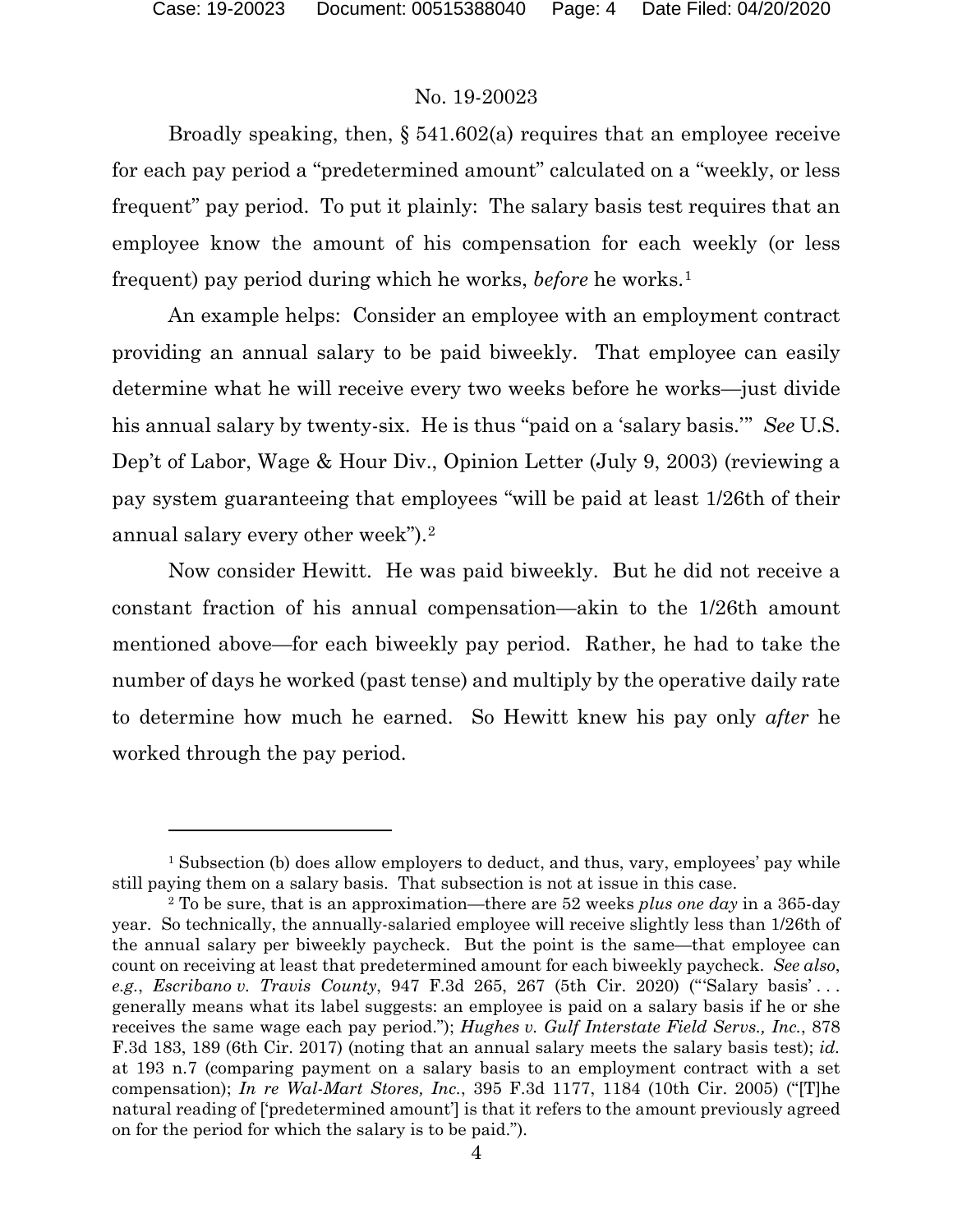As a result, he did *not* receive a "predetermined amount" "on a weekly, or less frequent basis"—rather, he received an amount contingent on the number of days he worked each week. So he was not paid on a "salary basis" under Labor Department regulations. *See*, *e.g.*, *Hughes v. Gulf Interstate Field Servs., Inc.*, 878 F.3d 183, 189 (6th Cir. 2017) (calculating compensation based on a per-day amount meant that "it was very much disputed whether what [the employees] received weekly was in fact guaranteed"); *cf. Anani v. CVS RX Servs., Inc.*, 730 F.3d 146, 148 (2d Cir. 2013) (noting that an employee's salary was "guaranteed" when it was "paid regardless of the number of hours appellant actually worked in a given forty-four-hour shift").[3](#page-4-0)

Any doubt that this is a proper reading of  $\S$  541.602(a) is put fully to rest by looking at  $\S 541.602(a)(1)$ . That section provides as follows: "[A]n exempt employee must receive the *full* salary for any week in which the employee performs any work *without regard to the number of days or hours worked*." 29 C.F.R.  $\S$  541.602(a)(1) (emphases added).

Hewitt's pay cannot be squared with this provision. He was paid on a daily rate—so he was paid "*with*" (not "without") "regard to the number of days or hours worked," in direct conflict with the plain language of  $\S 541.602(a)(1)$ . So  $\S$  5[4](#page-4-1)1.602(a)(1) confirms that Hewitt was not paid on a salary basis.<sup>4</sup>

<span id="page-4-0"></span><sup>3</sup> If Hewitt and Helix agreed beforehand on the length of each hitch, there could be an argument that Hewitt's salary was "predetermined." *See, e.g.*, *Thomas v. County of Fairfax*, 803 F. Supp. 1142, 1149 n.15 (E.D. Va. 1992). Helix did not make that argument to the district court, and only mentions that point here in passing, burying it in a paragraph discussing § 541.604(b). So we will not consider the argument. *See*, *e.g.*, *AG Acceptance Corp. v. Veigel*, 564 F.3d 695, 700 (5th Cir. 2009) ("[A]rguments not raised before the district court are waived."); *Brinkmann v. Dall. Cty. Deputy Sheriff Abner*, 813 F.2d 744, 748 (5th Cir. 1987) ("We will not raise and discuss legal issues that [a party] failed to assert.").

<span id="page-4-1"></span><sup>4</sup> The parties also discuss whether Helix meets the alternative requirements of 29 C.F.R. § 541.604(b), which governs employment compensation based on minimum weekly guarantee in addition to hourly or daily rates. As § 541.604(b) provides, an employer may "compute[ an employee's earnings] on an hourly, a daily or a shift basis," while still satisfying "the salary basis requirement," so long as "the employment arrangement also includes a guarantee of at least the minimum weekly required amount paid on a salary basis"—that is,